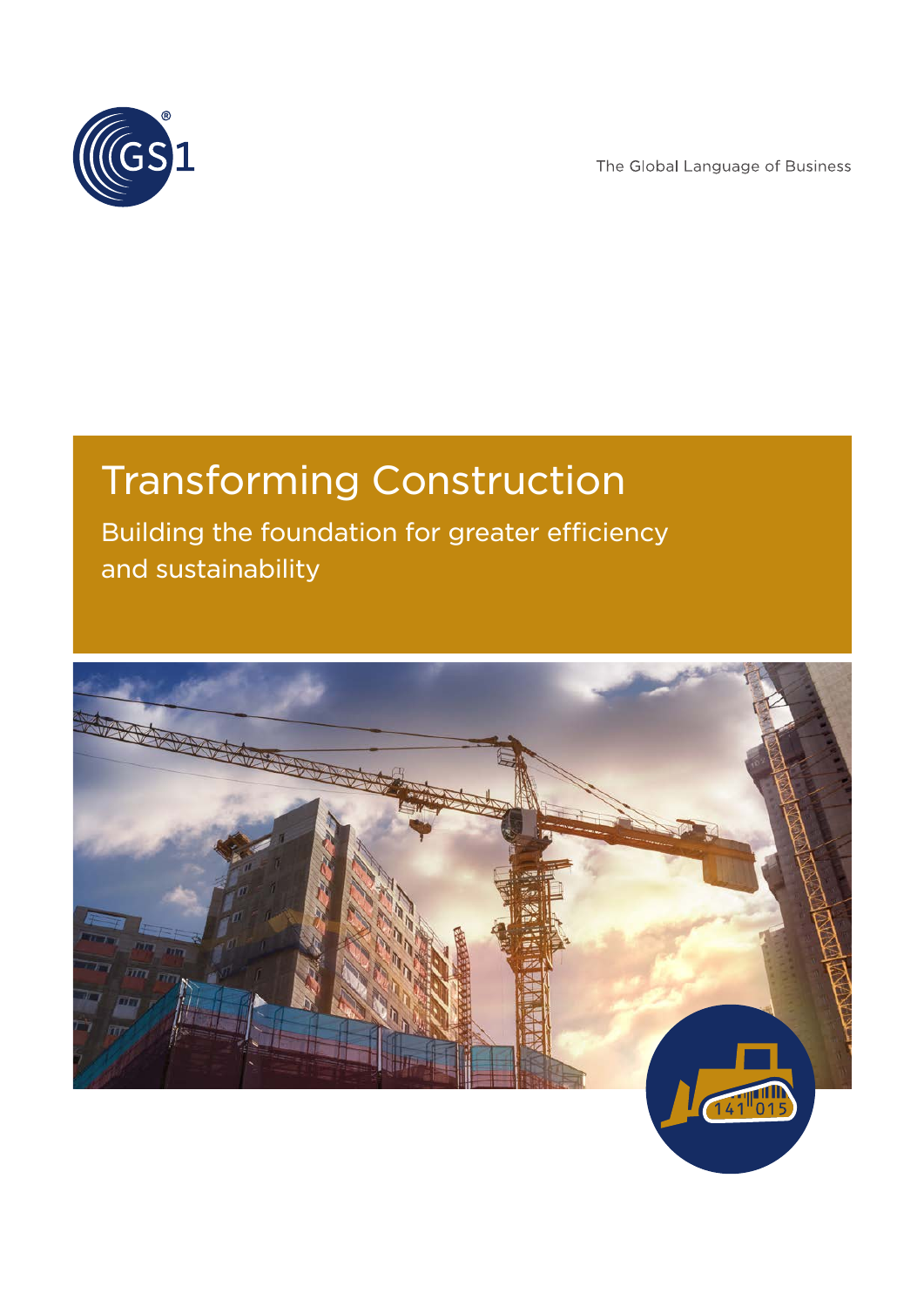<span id="page-1-0"></span>

Today's construction industry is large, growing and significantly impacts the world's natural resources. Construction-related spending accounts for 13 percent of the world's Gross Domestic Product (GDP).<sup>1</sup> The industry emits over one-third of greenhouse gasses and consumes [2](#page-3-0)5 percent of the world's water.<sup>2</sup>

Consider that in the past 20 years, the global average for construction's value-add per hour has increased by only 1 percent a year, compared to 4 percent growth in manufacturing.<sup>3</sup> It is also estimated that 90 percent of the world's infrastructure projects are either late or over-budget.<sup>4</sup>

Recent studies in the U.S., Scandinavia and UK suggest that up to 30 percent of construction is rework, labour is used at only 40 to 60 percent of potential efficiency and at least 10 percent of materials is wasted.[5](#page-3-0)

Construction is also faced with significant challenges to become much more efficient, improve productivity and lower costs throughout its global supply chain.

According to McKinsey, action in specified areas can boost the construction industry's productivity by 50 to 60 percent. Three of these areas involve increasing transparency, improving procurement and supply chain management, and infusing digital technology and advanced automation.<sup>6</sup>

Manual, paper-based processes are predominately used with data about construction materials scattered throughout different databases. Documentation of construction products actually used in projects is not easily accessible, even less in digital form—if available at all.

Clearly, there is sizable opportunity to take the waste out of construction processes, making them highly efficient and sustainable.

# **Digitalisation and BIM**

Using Building Information Modeling (BIM), construction stakeholders are starting to invest in the digitalisation of their supply chain and circular economy processes. BIM is quickly emerging to become the "common template" from which all stakeholders can work, partly incentivised by national regulation for public building projects.

Yet, to effectively access and share information amongst stakeholders—and across the globe—GS1 standards are required as an essential element of BIM.

One GS1 standard—the Global Trade Item Number® (GTIN®)—uniquely identifies the physical construction product, acting as its "digital twin" to provide all the necessary data about the product to automate processes. The serialised GTIN or SGTIN identifies the individual or "instance" of the product.

Both identifiers are critical as building blocks for driving increased efficiencies in supply chain management processes when building, as well as life cycle processes during maintenance and repair.

The GTIN or SGTIN information can be encoded in a two-dimensional barcode (e.g., GS1 DataMatrix barcode), applied to or engraved on the building product, or in an RFID (radio frequency identification) tag that can be embedded in the product.

"The leadership role played by GS1 in the construction industry is proving to be a significant catalyst in the drive for achieving better quality assurance in the product and materials supply chain of the building industry."

#### **Bruce Kohn**

CEO, New Zealand Building Industry Federation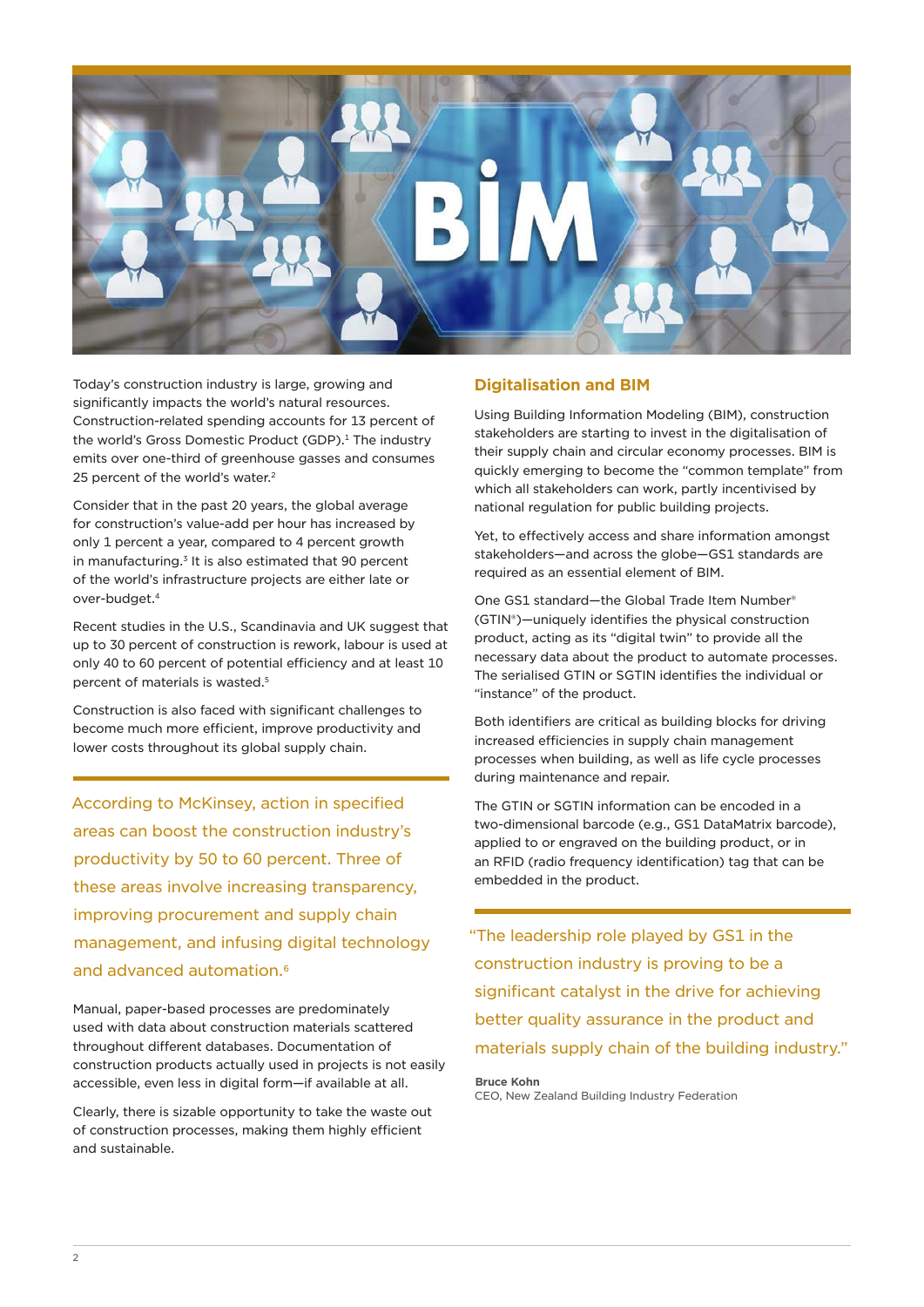<span id="page-2-0"></span>To ensure that building materials get to the right place, construction locations can be uniquely identified by a GS1 Global Location Number (GLN).

Information carried by the GTIN and SGTIN about building materials and products—their identity, batch/lot number, serial number and expiry date—can all be stored in different master data management systems and then, using openBIM standards, can be accessed and shared between national and cross‑border trading partners.

# **Transforming processes**

Most construction projects are quite complex—involving several contractors and sub-contractors, many suppliers from different countries, and an incredible number of building materials, products and components.

Products are typically ordered based on a required set of attributes, but not necessarily from specific manufacturers.

"The Global Trade Item Number (GTIN) is an essential key for meeting the future demands in terms of digitalisation, traceability and the entire life cycle process within the construction industry."

**Harri Savolainen** CPO, NCC

By identifying each building product with a GTIN and capturing the product's information in a master database, suppliers can expand their brands' visibility to include new construction partners and building projects.

And construction sites can greatly expand their choice of products, extending their reach to new suppliers. They can precisely order what's needed for building projects to avoid material waste and schedule delays. The increased use of global business-to-business e-platforms in construction will certainly accelerate this trend.

By using GS1 standards, onsite logistics can be substantially enhanced by getting the right product to the right site, at the right time and in the right sequence. This is especially important since many large construction sites do not yet have specific postal addresses, yet rely heavily on adhering to a building schedule.

EPCIS, a GS1 standard, can provide all stakeholders with the needed visibility of building materials (and information about these materials) as they travel from manufacturers' warehouses to construction sites.

This access to information allows onsite and facility managers to make more informed decisions about work and maintenance schedules, while better controlling costs. "For over 15 years, GS1 standards, especially the GTIN, have been critical in Liberty Steel Australia's efforts to facilitate electronic trading and product traceability. Now, as the construction market increasingly demands full traceability of products throughout the supply chain, for both compliance and sustainability, the serialised GTIN and its integration into BIM is a logical and essential part of that journey."

**David McNeil** Customer Experience Manager, Liberty Steel

#### **Driving sustainability**

Globally, the construction industry uses 40 percent of resources, it produces 40 percent of waste and it consumes 40 percent of energy production.<sup>6</sup> Gaining efficiencies in construction can clearly have a significant impact on the health of the planet. Yet, in order to reuse, refurbish and recycle products and buildings, builders need to know which products were used in the construction of these buildings.

As a globally unique identifier, the GTIN provides the needed visibility of all products, parts and components used in building projects, making it a critical piece of any sustainability strategy. As efficiencies grow in construction processes, waste can be minimised and a more sustainable supply chain—down to the construction site—can be realised.

Construction, like many industries today, must guard against counterfeit building materials that can infiltrate their factories, facility management, and maintenance and repair operations (MRO).

By using an SGTIN to uniquely identify an individual building product, all construction partners can verify the authenticity of the product and exchange data in real-time on its attributes, performance and MRO activities. Throughout the building product's life cycle, construction stakeholders can track the product's raw materials back to their origins as well as trace the product to its final building destination.

## **Building a better future today**

The use of GS1 standards in construction is gaining momentum. Projects in Australia, France, New Zealand, Norway and Sweden are underway that are using GS1 standards in BIM, as well as in logistics processes to streamline operations, increase sustainability and lower costs.

Many of the industry's challenges can be solved with support from GS1 standards that identify building products and help stakeholders share valuable information about them. By enriching the BIM model, GS1 standards can build the needed foundation for the industry's successful digital transformation.